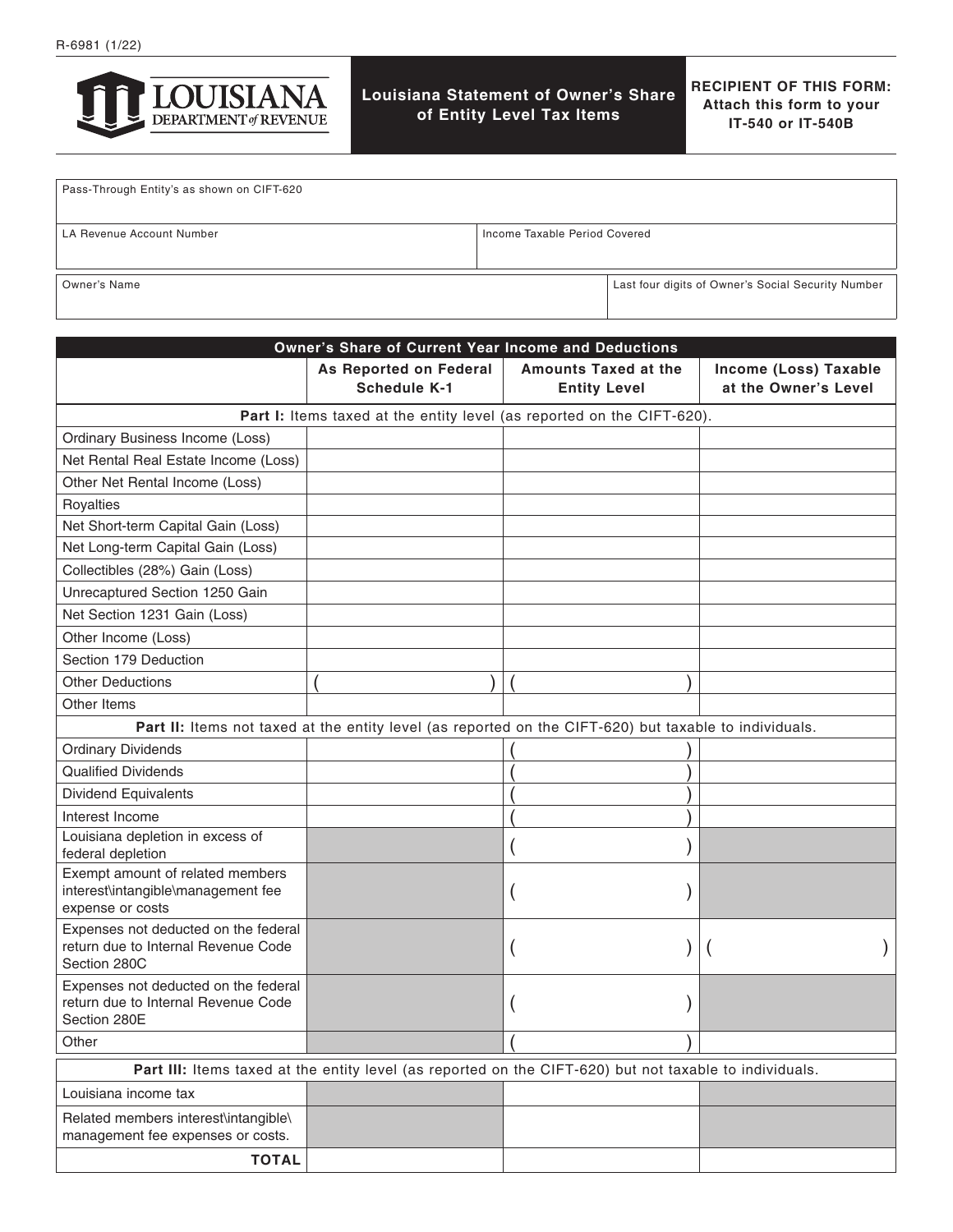

# **Louisiana Statement of Owner's Share of Entity Level Tax Items**

*Instructions for the Entity*

#### **Instructions**

An entity that made the pass-through entity tax election must complete a Form R-6981, *Louisiana Statement of Owner's Share of Entity Level Tax Items*, for each shareholder, member, or partner ("owner") for the tax year. As required by Louisiana Administrative Code ("LAC") 61:I.1001(C)(3)(b), Form R-6981 for each owner must be attached to the CIFT-620. A copy of the form must also be provided to the owner.

### **PART I - Items Taxed at the Entity Level** *(as reported on the CIFT-620)***.**

**• As Reported on Federal Schedule K-1 Column -** Include amounts as reported on the Federal K-1.

**Other Items -** Include any income or deduction items reported on Federal Schedule K-1, box 17 or 20. For example, report oil and gas depletion included on Schedule K-1, box 17, code R, for shareholders by the S corporation or on Schedule K-1, box 20, code T, for partners of partnerships on this line.

- Amounts Taxed at the Entity Level Column This Part should include the amount on the CIFT-620 that was apportioned or allocated to Louisiana.
- Income (Loss) Taxable at the Owner's Level Column This Part should include the amount on the CIFT-620 that was apportioned or allocated outside of Louisiana. This income is taxable to resident individuals. *(See note at the end of the instructions for nonresidents.)* For each row, subtract the amount in Amounts Taxed at the Entity Level Column from the amount in As Reported on Federal Schedule K-1 Column.

**PART II - Items Not Taxed at the Entity Level but Taxable to Individuals.** Pursuant to Louisiana Revised Statute ("R.S")  $47:297.14(A)(2)$  income not taxed at the entity level is taxable at the owner's level.

- **• As Reported on Federal Schedule K-1 Column** Include amounts for interest and dividend income as reported on the Federal K-1.
- **• Amounts Taxed at the Entity Level Column** This column is the owner's share of the amount reported on the CIFT-620, Schedule F.
	- **◊ Dividend and interest income** Enter the owner's share if each item listed in Part II. The total across all owners must total to the appropriate line on CIFT-620, Schedule F.
	- **◊ All others** This column should include the owner's share of the amount deducted on the CIFT-620 that was apportioned or allocated to Louisiana. These deductions are allowed for corporation income tax purposes but not for individual income tax, except for the expenses disallowed by IRC 280C.
		- **• Depletion** Since depletion is allowed as a deduction at the entity level, depletion ordinarily reported on the Federal Form 1040 for oil and gas properties is not allowed on the pro forma Federal Form 1040 that is required to calculate the exclusion on the IT-540 under R.S.  $47:297.14(A)(2)$ .
		- **• Expenses disallowed by IRC 280C** Pursuant to R.S. 47:293, individuals are allowed to deduct expenses not deducted on the federal return due to Internal Revenue Code Section 280C. The amount deducted on IT-540, Schedule E, Line 5B must be reduced by the amount in this Part since it is deducted at the entity level.
- **• Income (Loss) Taxable at the Owner's Level Column** 
	- ◊ List the income that was subtracted in the Amounts Taxed at the Entity Level Column for interest and dividend income. This income is taxable at the owner's level.
	- **◊ Expenses disallowed by IRC 280C -** Subtract the amount in Amounts Taxed at the Entity Level Column from the owner's share of the expenses disallowed by IRC 280C and enter here.